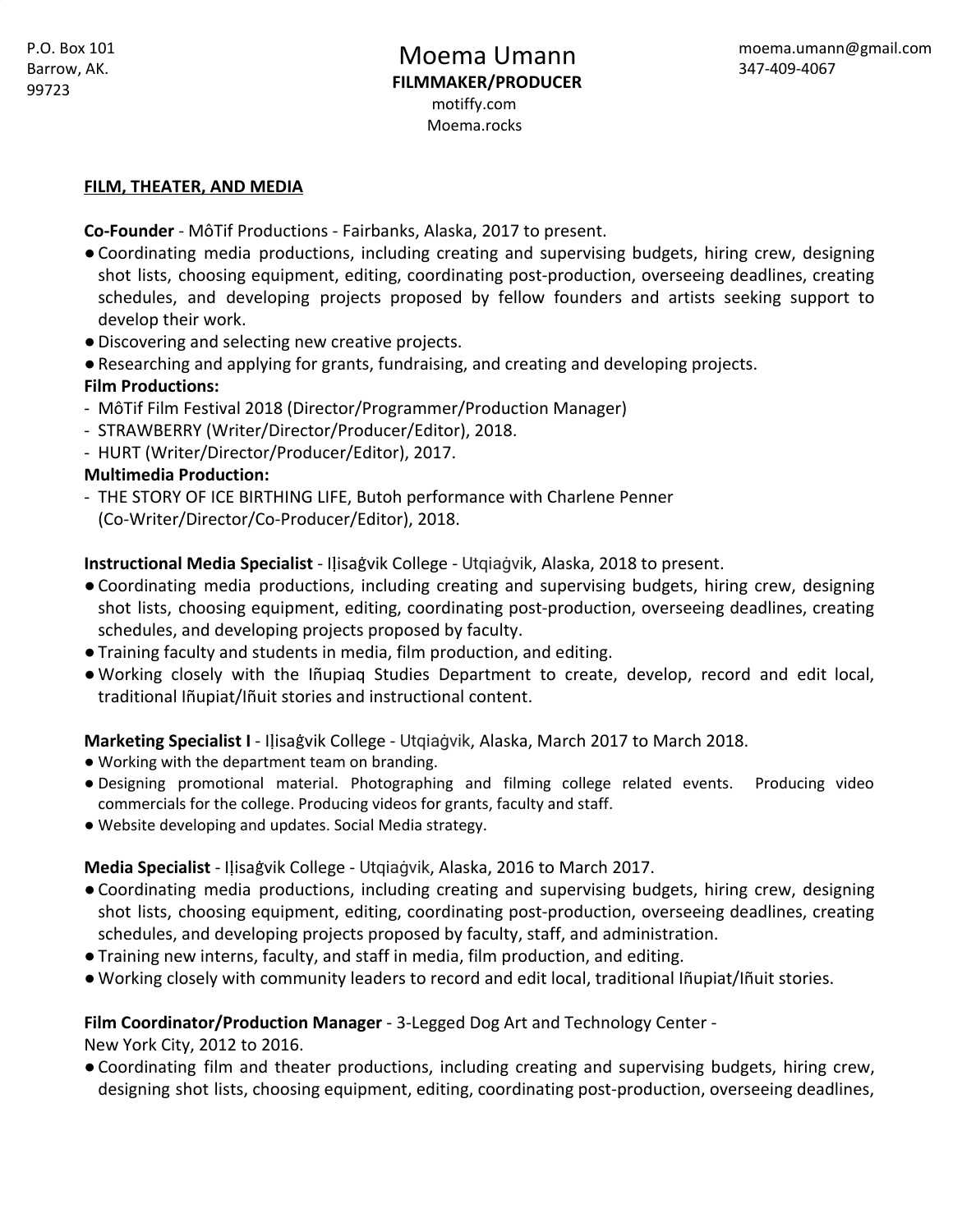creating schedules, and communicating clients' artistic choices to film editors.

- ●Helping transform plays and live performances into 2D and 3D films by teaching theater directors cinematic language, camera movement, and framing.
- ●Training new interns in theater and film production and film editing.
- ●Coordinating social media strategy, including creation and selection of marketing materials, targeting audience for social media engagement, defining the company's advertising goals, and attracting new Facebook and Instagram followers.

# **Productions:**

- VOGUE CHINA ANNUAL PARTY (Project Manager/Assistant Editor), 2016.
- HUANG YI & KUKA THE MOVIE (Director/Producer), 2016.
- UNIVERSITY OF MARYLAND PROJECTION PROJECT (Project Manager), 2015.
- MICHAEL KORS FASHION VIDEO (Assistant Director/Post-Production Coordinator),

2014.

- DEEPEST MAN THE MOVIE (Director), 2014.
- TYSON VS ALI by Frank Boudreaux (Assistant Director to Reid Farrington), 2013.
- THE DOWNTOWN LOOP by Ben Gassman (Assistant Director to Meghan Finn), 2013.
- MISANTHROFREAK by Rodrigo Fischer (Producer/Assistant Director to Rodrigo Fischer), 2012.
- FIRE ISLAND by Charles Mee (Assistant Director to Kevin Cunningham), 2007.

**Co-Founder/Head of Project Development** - Everyday is a Monday Productions - New York City,

2012 to present.

- ●Directing, editing, casting, and producing films, including creating schedules, preparing and monitoring budgets, discovering funding opportunities, attracting financial backing, and scouting locations.
- ●Discovering and selecting new creative projects.
- ●Coordinating marketing, film distribution, film festivals selection, and social media strategy, including creation and selection of marketing materials, targeting audience for social media engagement, and attracting new Facebook and Instagram followers.

# **Productions:**

- MOTH (Writer/Director/Producer/Editor), 2015.
- MASTERCARD SPEC COMMERCIAL (Director/Writer/Producer), 2015.
- FLIPSIDE (Director/Producer), 2015.
- LEWIS SPEC COMMERCIAL (Director/Producer), 2014.
- BROTHERS SACRIFICE (Co-Director/Producer), 2013.
- NOEMIA (Director/Writer/Producer), 2012.
- REDEMPTIO (Director/Producer), 2012.
- BEFORE BREAKFAST (Writer/Director/Producer), 2011.

**Theater Director and Producer** - Independent Productions - New York City and Brazil, 2000 to present.

●Coordinating theater productions, including casting and directing actors, creating concept treatments, hiring crew and designers, and collaborating with lighting, costume, and set designers to develop each performance.

# **New York Productions:**

- WHITE NOISE by Tom Block (Theater for the New City), 2013.
- A COLLECTION by Moema Umann and Ambra Tonini (The Living Theater), 2011.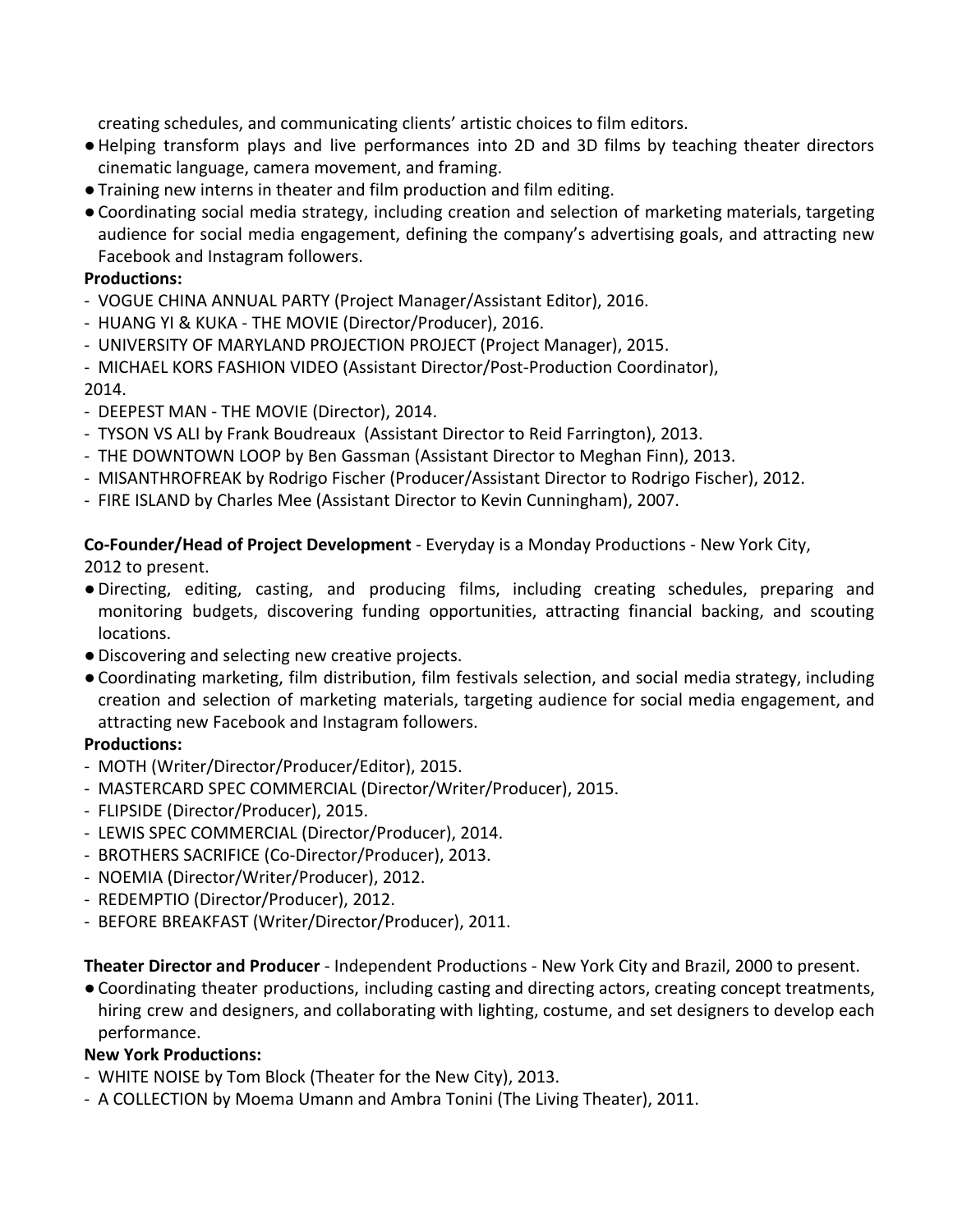- MUD by Maria Irene Fornes (The Actors Studio), 2009.
- THE LESSON by Ionesco (The Actors Studio), 2008.
- MISREADINGS by Neena Beber (The Actors Studio), 2007.
- THE APPLICANT by Harold Pinter (The Actors Studio), 2006.

### **Brazil Productions:**

- CARINO MALO by by Ines Margarita Stranger (Brasilia Theater Group), 2005/2006.
- MEC STUDENT PROGRAM by Jesus Vivas (Guerrilha Group), 2000/2005.
- THE APPLICANT by Harold Pinter (Brasilia Theater Group), 2001.

**TV Assistant Director** - Lab Series Commercial for Estee Lauder*/*Director David Thomsen, New York City, 2016.

- ●Planning and overseeing shooting schedule.
- ●Facilitating communication between director and crew and client and director.
- ●Coordinating actors' schedules with the production crew.

**Freelancer** - New York City and Brazil, 2000 to present.

- ●Producing films and plays, including creating schedules, preparing and monitoring budgets, and hiring crew and actors.
- ●Recording scenes and editing.

### **Productions:**

- NOTHING'S GONNA CHANGE MY WORLD by Mia Rovegno (Film - Camera/Editor),

2016.

- CARINO MALO by Ines Margarita Stranger (Play Producer), 2005/2006.
- *-* SPEAK OF THE DEVIL by Jason Keane (Film Art Director/Producer), 2007.
- MIX COMMUNICATIONS (Production Company Editor/Producer), 2006.

**Theater Assistant Director** - Creative Time/Director Meghan Finn, New York City, 2016.

- ●Collaborating in research and concept development.
- ●Rehearsing with actors, and designers.
- ●Filming rehearsals.
- Mapping actors' marks.
- ●Running show cues.

# **Production:**

- DOOMOCRACY by Pedro Reyes (Creative Time).

**Stage Manager** - Director Meghan Finn, New York City, 2010 to present.

- ●Creating schedules for rehearsals, costume fittings, and technical rehearsals.
- ●Reporting rehearsals to director, actors, and designers.
- Mapping actors' marks.
- ●Running show cues.

# **Productions:**

- IVANOV by Anton Chekhov (Lee Strasberg Institute), 2013.

- THE FAKE HISTORY OF GEORGE THE LAST by Misha Shulman (The Longest Lunch Company), 2012.

- A WEEK AT THE NJ SHORE by Valerie Work (The Longest Lunch Company), 2010.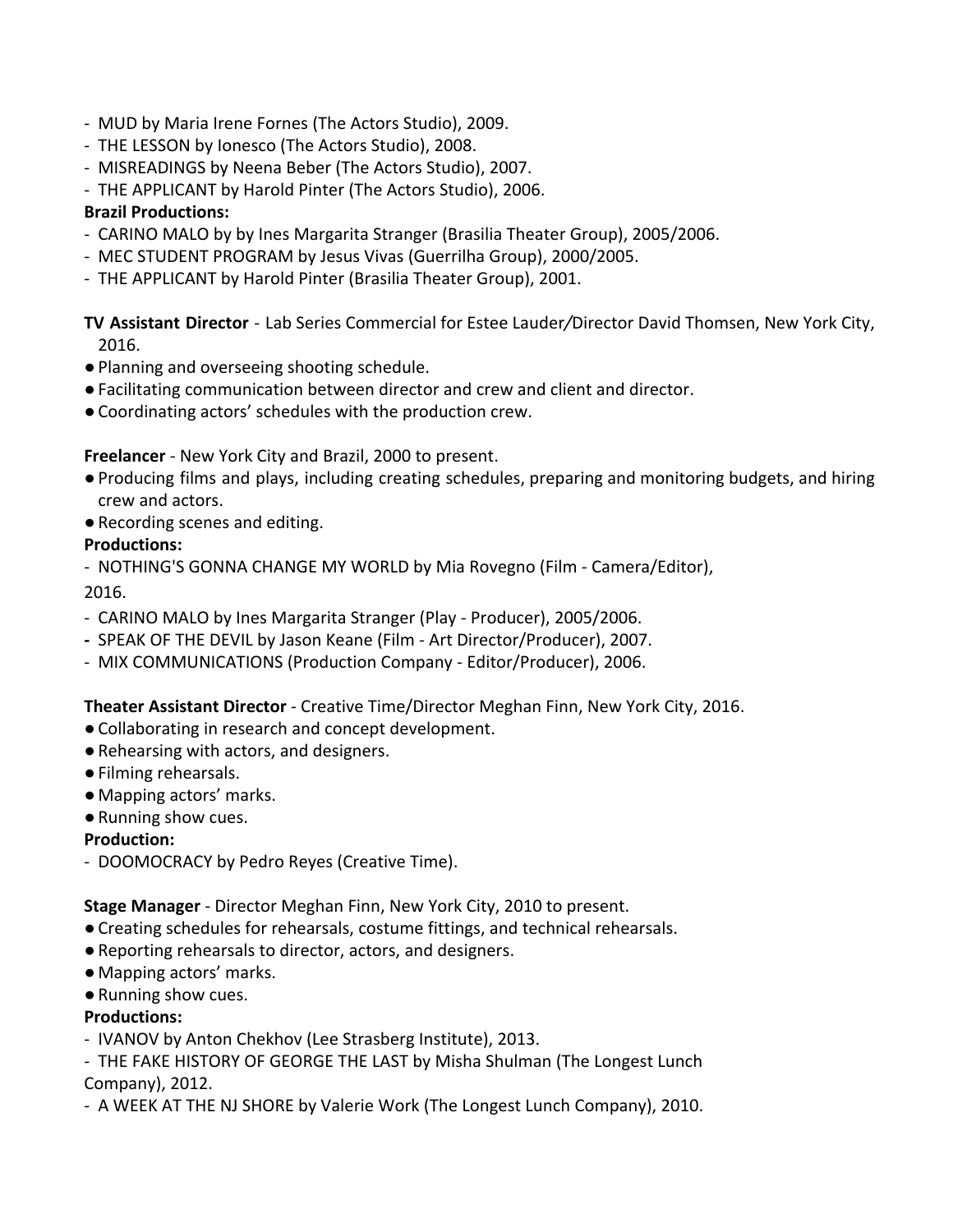### **PRINT AND ONLINE PUBLISHING**

**Assistant Editor and Design Editor** - *Aglaun* Magazine, Ilisagvik College, Barrow, Alaska, 2016 to present.

- Selecting and revising content.
- ●Creating magazine's design and layout using InDesign.

**Game Stories Writer** - Aondê Educacional, Brazil, 2013 to present.

- ●Writing, editing, and revising educational children's stories for game development.
- ●Adapting stories into scripts for educational children's films.

# **TEACHING**

**Film Teacher** - Iḷisaġvik College - Utqiaġvik, Alaska, 2017 to present.

- **- Topics & Techniques in Filmmaking**
- ●Teaching directing techniques, how to use filming equipment, editing, self-producing, and distribution of films. Focusing on the study of elements of light, sound, scene prep, storyboarding, script writing, camera operation and history of film.
- **- Alaska Natives in Film**
- ●This class analyzes the portrayal of Alaska's Iñupiaq and Yupik peoples, and Inuit in Canada and Greenland, as seen in films from the United States, Canada, and Greenland. The focus of the class is on an examination of the social impact of the films and discussion of relevant political, educational, and social topics that affect Alaska Natives. The course also explores how various film techniques are accomplished and how those techniques portray northern peoples in film. This course meets the Alaska State Department of Education certification requirements in Multicultural/Cross-Cultural Communication.

# **Substitute Teacher** - Baruch College, New York City, 2009 to 2013.

- ●Teaching directing techniques, such as performing text analysis, blocking, directing actors, collaborating with designers, researching material, and creating concept treatments.
- ●Teaching acting techniques, such as method, Meisner, Linklater voice work, acting for camera, body movement, monologue technique, and scene work.
- ●Teaching theater history spanning Greek theater to modern theater.

# **Theater Teacher** - Nova Xavantina Workshop, Brazil, 2004.

- ●Leading improv theater workshop and street theater techniques workshop, both focusing on discovering the best strategies to interact with the public, finding position in crowded places, and using voice projection.
- ●Teaching strategies to develop traveling plays, including concept, style, sets, and props development.

# **Theater Teacher** - Amazon Institute - Brazil, 2003.

- ●Developing theater program to teach theater history, acting, composition, improvisation, monologue technique, and scene work to native Brazilian high school students.
- ●Creating two complete live performances with native Brazilian high school students.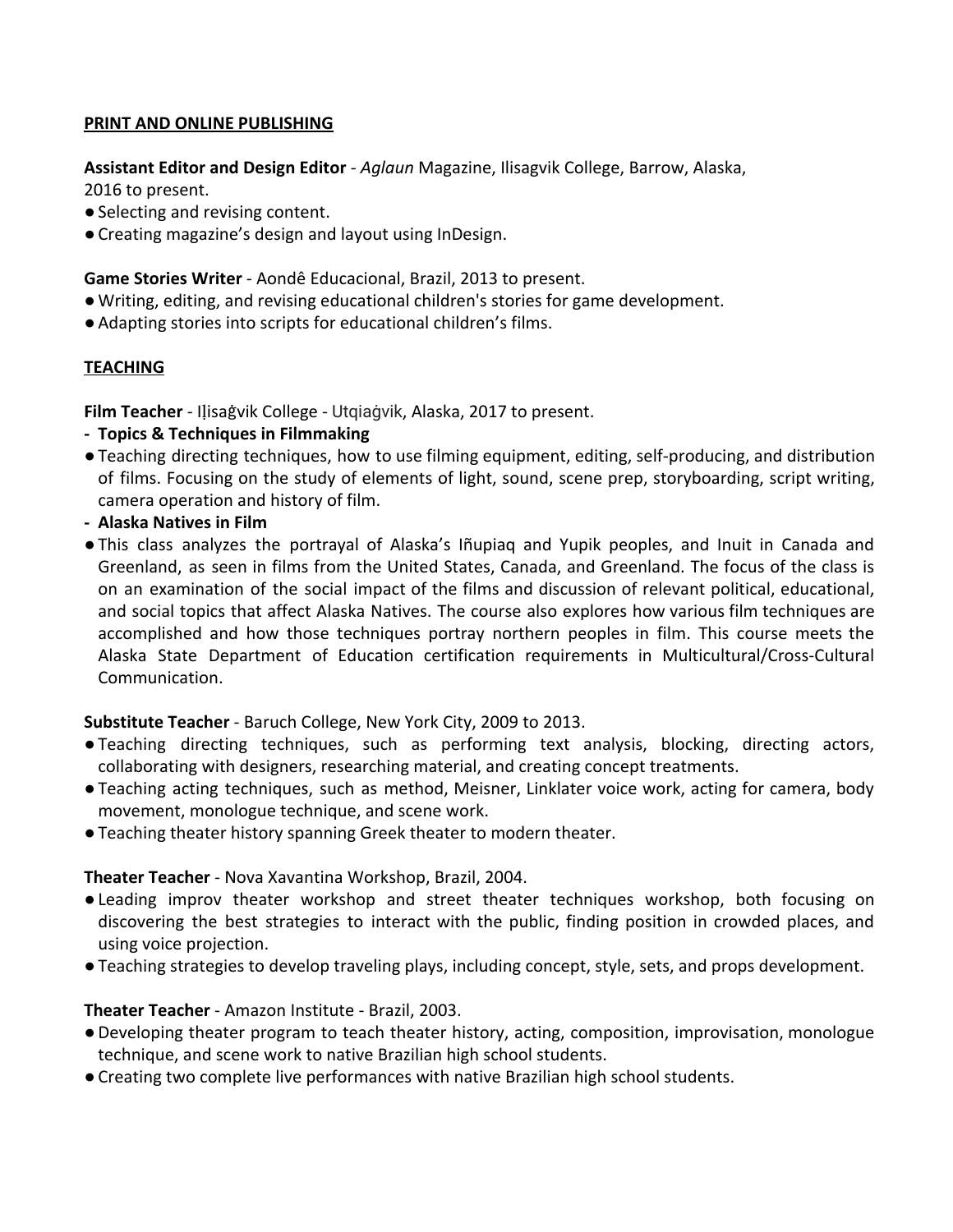**Volunteer Teacher** - Brasilia Childcare, Brazil, 2003.

- ●Teaching theater and acting for underprivileged children.
- ●Developing creative games for underprivileged children.

### **GUEST AND SPECIAL LECTURES**

- ●Panelist, Actors Studio Drama School, "Producing Your Own Work Film Series." New York, Nov. 05, 2016.
- ●Guest Lecture, Actors Studio Drama School, "Directing for Film & Collaboration." New York, Aug. 10, 2015.
- ●Guest Lecture, Kean University, "Building Confidence and Overcoming Anxiety for ESL Students." Wenzhou, China, May 27, 2015.
- ●Guest Lecture, Kean University, "Collaborative Writing." Wenzhou, China, May 26, 2015.
- ●Guest Lecture, Kean University, "Transforming Live Performance into a Cinematic Experience: Directing Huang Yi + Kuka." Wenzhou, China, May 25, 2015.
- ●Guest Lecture, Kean University, "Collaborative Filmmaking Co-Directing *Manito: Brother's Sacrifice* and *Noemia.*" Wenzhou, China, May 24, 2015.
- ●Guest Lecture, Kean University, "Facing Moral Dilemmas *Before Breakfast.*" Wenzhou, China, May 24, 2015.

### **ADDITIONAL EMPLOYMENT**

**Personal Assistant** - Tony Walton, New York City, 2012 to 2013.

- ●Handling and archiving artwork of Oscar winning designer, Tony Walton.
- ●Performing daily tasks, such as scheduling meetings, drafting emails, scanning slides, and providing personal instruction of online platforms and computer software.

### **EDUCATION**

**M.F.A., Directing**. The Actors Studio Drama School at Pace University, New York City, 2009. **B.A., Performing Arts**. University of Brasilia, Brazil, 2005.

### **CONTINUING EDUCATION**

**Scene Work Class**. Workshop with Susan Aston. New York City, 2012 and 2014.

**Improv Workshop**. The Peoples Improv Theater. New York City, 2013.

**Cinematography Course.** Continuing and Professional Studies at New York University, New York City, 2012.

**Linklater Technique Course**. Workshop with Susan Main. New York City, 2010.

**Lincoln Center Directors Lab.** Lincoln Center. New York City, 2010.

**Playwrights and Directors Workshop**. Actors Studio. New York City, 2010.

**Improvisation and Street Theater Workshop.** Brazil, 2006.